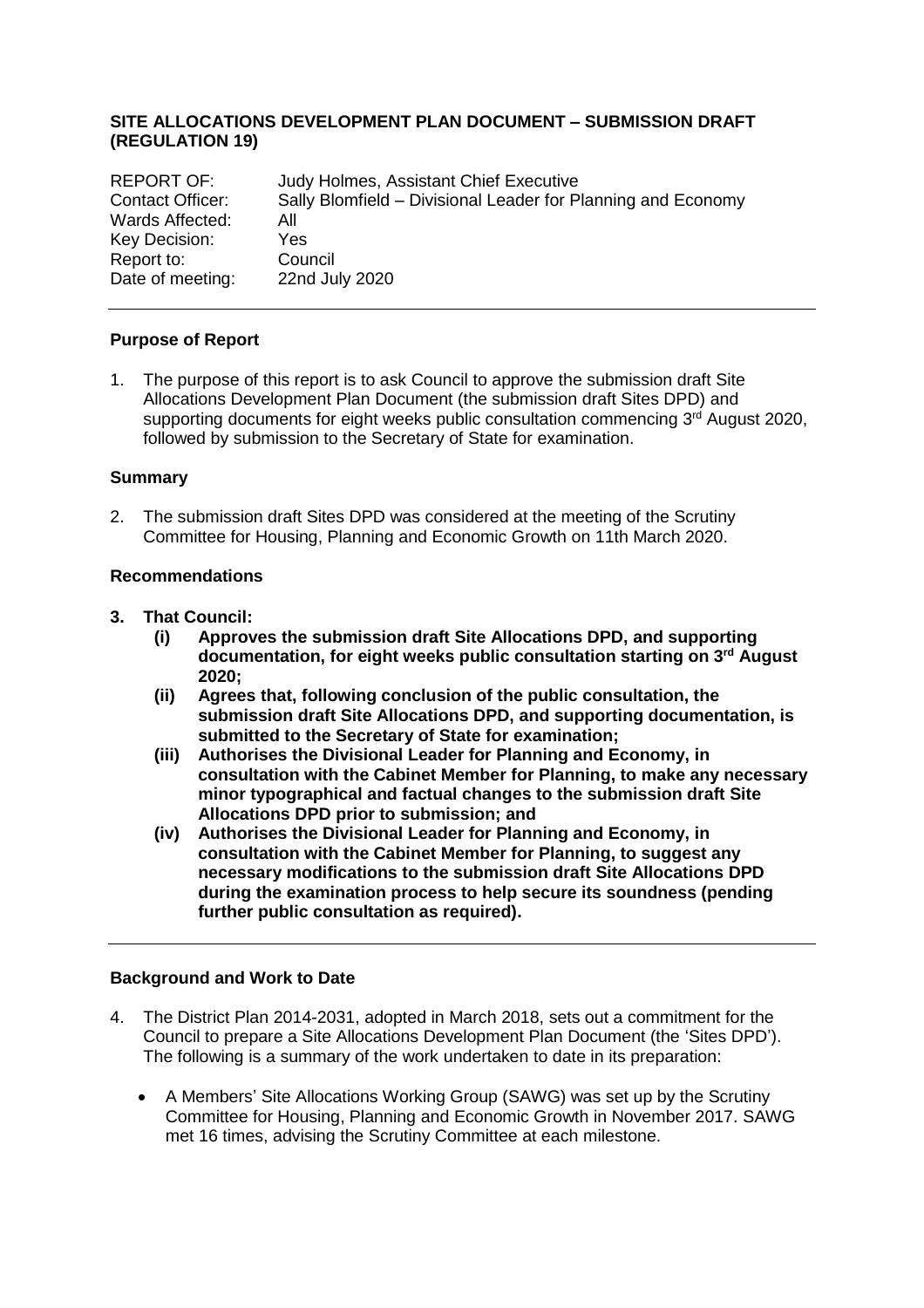- A robust Site Selection Methodology was established in consultation with Town and Parish Councils, Neighbouring Authorities, and the Mid Sussex Developers' Liaison Group. It conforms to best practice, reflects expert legal advice and was overseen by SAWG before being considered by the Scrutiny Committee at meetings between July and November 2018.
- The Site Selection process was applied to 241 housing sites and 18 employment sites, with assessments publicised in Site Selection Paper 3: Housing and Site Selection Paper 4: Employment, available online.
- The assessments identified 47 housing sites for detailed consideration and further testing through the evidence base.
- The further testing identified three options for housing site allocations. Council agreed on 25<sup>th</sup> September 2019 to proceed with option '2' for inclusion in the Sites DPD. This option ensures the residual housing need is fully met, provides flexibility, and a range of sites across a wide geographical area and a variety of sizes. The full justification can be found in the Council report to 25<sup>th</sup> September 2019, and the accompanying Sustainability Appraisal.
- Council also agreed to proceed with 7 employment sites totalling 17.45ha of employment land. Of two Science and Technology Park options Council agreed to proceed with the site North of the A2300, which was selected as the preferred site.
- In addition to the proposed sites, five policies necessary to support development (SA34-SA38) were proposed.
- 5. Consultation on the Regulation 18 Sites DPD commenced on 9th October and concluded on 20th November 2019. Just over 1,300 respondents commented on the document and supporting evidence (including the Sustainability Appraisal and Habitats Regulations Assessment).

## **Scrutiny Committee Consideration of the Consultation Responses**

- 6. Scrutiny Committee for Housing, Planning and Economic Growth considered the consultation responses and agreed actions to address issues arising at its meeting on 22nd January 2020.
- 7. A detailed schedule of responses was made available in the Members' room and is still available online for Members to view. For purposes of clarification, although the Scrutiny Report noted that no objections had been received from Neighbouring Authorities, in fact some had made objections related to specific sites or policies. The summary of responses attached to the Committee Report was a correct summary and all comments have been carefully considered ahead of the Regulation 19 stage.
- 8. At its meeting on 11th March, Scrutiny Committee considered the further work and proposed changes to the Sites DPD following the Reg 18 Consultation. The changes are reflected within the submission draft (Regulation 19) Sites DPD. This can be summarised as follows (full details are set out in the Scrutiny Committee report):
	- **Amendments to policy wording** to add clarity or additional requirements to site policies, following comments received during consultation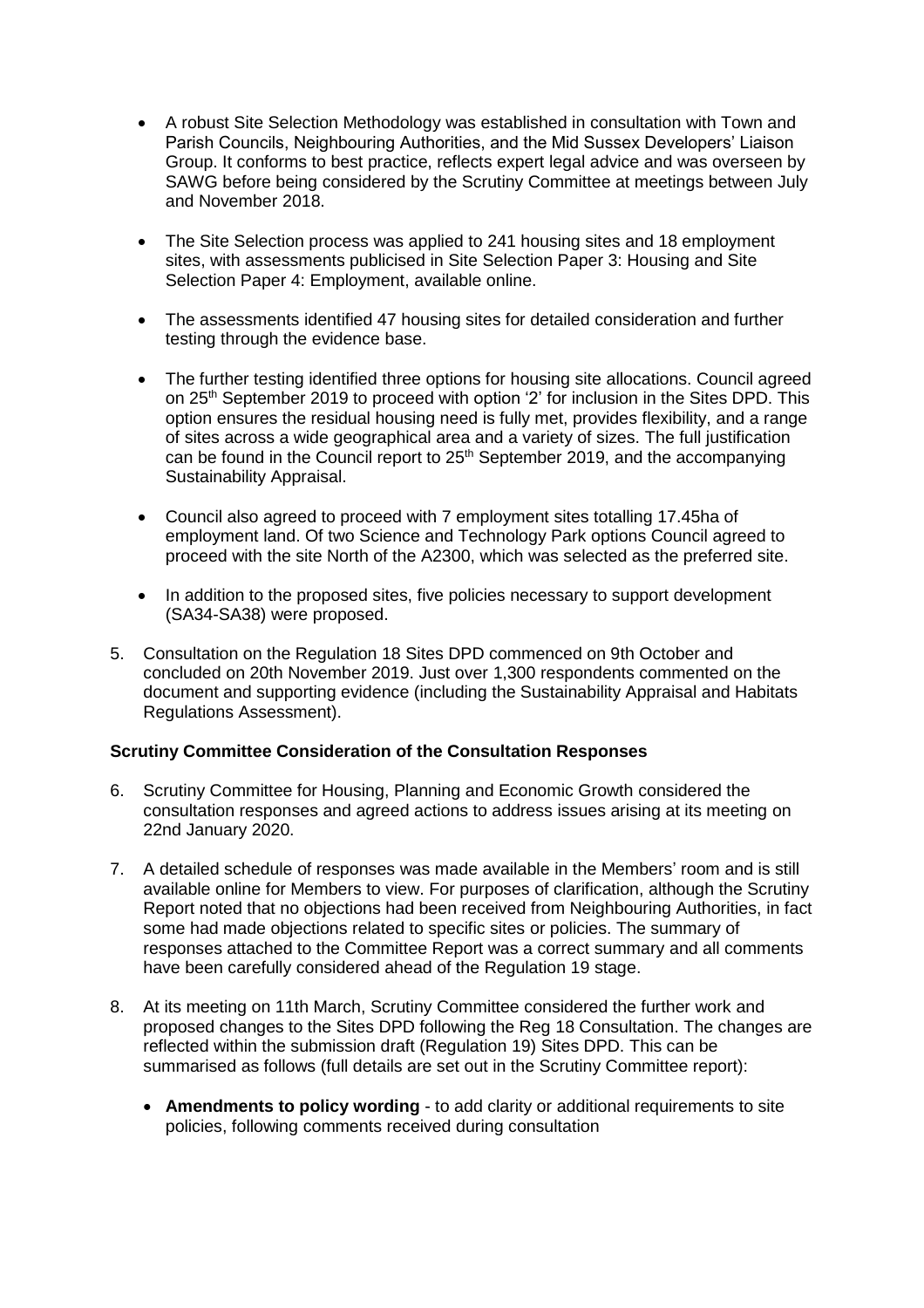- **Assessment of newly submitted housing and employment sites –** during consultation, 20 new housing sites and 8 new employment sites were submitted to the Council for consideration. These have been assessed using the same site selection process as all previous sites and corresponding updates have been made to Site Selection Papers 3 & 4. Following this assessment none of the additional sites submitted was concluded to be suitable for inclusion in the Sites DPD.
- **Assessment of 'Omission Sites' –** during the consultation, 58 site promoters objected on the grounds that their sites, previously assessed through the Site Selection process, had not been selected for allocation and included in the Reg 18 Sites DPD. Most responses provided additional evidence in support of their proposals. Although factual errors have been corrected and sites re-assessed this work has not resulted in a change to the submission draft Sites DPD. Therefore, none of the 58 Omission Sites is proposed for inclusion in the submission draft Sites DPD.
- **High Weald AONB: 'Major' Impact Assessment –** In their response to the Regulation 18 consultation, Natural England and the High Weald AONB Unit required the Council to carry out an assessment to determine whether any of the proposed sites within the AONB could be defined as 'major' development, in accordance with para 172 of the NPPF. The 11<sup>th</sup> March Scrutiny Committee report details the findings of this assessment. Only the proposed allocation SA25: Selsfield Road, Ardingly (100 dwellings), was considered to be major development. An alternative proposal for 70 dwellings was re-assessed and this was not considered to be major. The yield for this site has therefore been reduced. The High Weald AONB Unit and Natural England have indicated that the revised allocation would significantly reduce the impact of the proposed development on the AONB and are happy with this approach.
- **Transport –** The Scrutiny Committee report of 11<sup>th</sup> March details the updated transport evidence that accompanies the submission draft Site Allocations DPD to address comments made during consultation. This includes a revised Strategic Transport Assessment (February 2020), prepared by transport consultants SYSTRA and in close co-operation with West Sussex County Council and Highways England given their technical expertise and responsibilities.

The transport evidence base was subject to detailed discussion at Scrutiny Committee on 11<sup>th</sup> March. Members asked detailed questions about the transport model and traffic impacts arising from individual sites. In response, Scrutiny Committee were informed that:

- o The transport model has been validated by both WSCC and Highways England as being robust and fit for purpose.
- $\circ$  The test set out in National Planning Policy (NPPF: paragraph 109) is that development should only be prevented or refused on highways grounds where the impact of proposals in the Sites DPD would lead to a 'severe' impact on the road network when compared with the baseline position.
- o Although it was recognised that there are existing issues on the transport network, the NPPF test is whether the sites proposed in the DPD would cause a 'severe' impact. New development proposed within the Sites DPD is not responsible for resolving pre-existing conditions.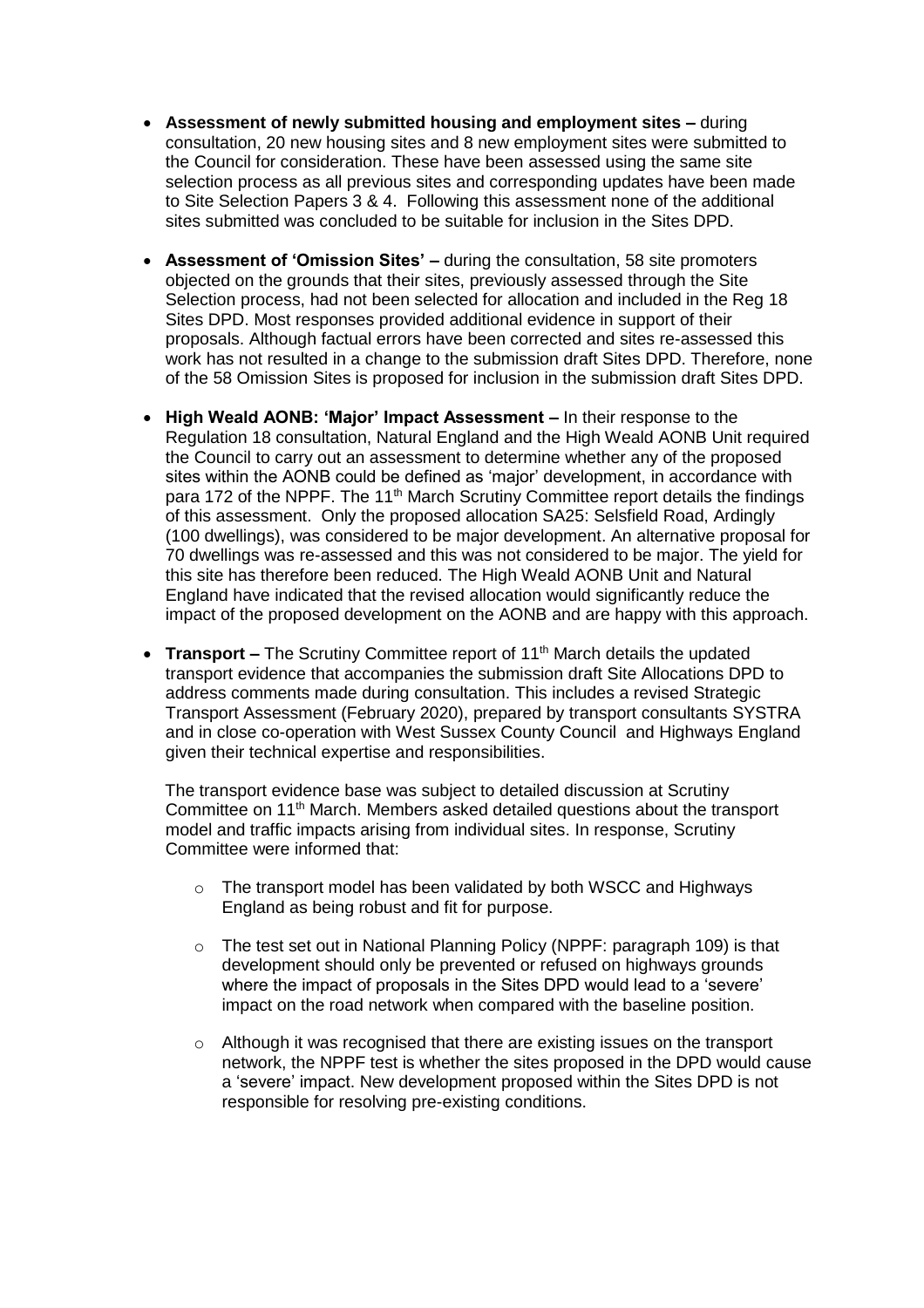- $\circ$  The Strategic Transport Assessment (February 2020) identifies the junctions that would result in 'severe' impacts due to the Sites DPD proposals, however the modelling indicates no 'severe' impacts arise once mitigations are considered.
- o Mitigation is required at the A23/A2300 to address severe impacts arising at this junction due to the proposed Science and Technology Park. A potential solution had been identified in principle, subject to detailed testing. The Council, WSCC, Highways England and the Science and Technology Park promoters continue to work together to assess the phasing of the mitigation and detailed design.
- o At the planning application stage, further detailed transport evidence will be provided. The Scrutiny Committee considered the proposed policy SA GEN in the submission draft (Regulation 19) Sites DPD which requires all Sites DPD allocations to provide a Transport Assessment and Sustainable Transport Strategy at planning application stage.
- 9. At its meeting on 11<sup>th</sup> March 2020, Scrutiny Committee reviewed the proposed amendments to the Sites DPD following consultation. The Scrutiny Committee resolved to recommend to Council that the submission draft Sites DPD (as set out in Appendix 1) should be subject to Regulation 19 consultation, ahead of submission to the Secretary of State, for examination.

# **Additional Work following Scrutiny Committee**

10. Since Scrutiny Committee met in March, additional amendments to the submission draft (Regulation 19) Site Allocations DPD have been required to reflect ongoing work and further work with site promoters and stakeholders.

## Update to the 'residual' housing requirement

- 11. The submission draft Sites DPD document considered by Scrutiny Committee in March 2020 contained the residual housing requirement 'as at April 2019'. The housing monitoring year runs April 1st to March 31st, therefore up-to-date figures 'as at April 2020' are now available. This has resulted in an update to the submission draft Sites DPD.
- 12. The Sites DPD is required to meet the residual housing figure to ensure that the District Plan Policy DP4 housing requirement is met in full. As at 1st April 2019 the residual figure was 1,507 dwellings. The updated figure as at April 2020 is now **1,280**. This accounts for additional housing completions and permissions/allocations (commitments) confirmed during the monitoring year 2019/20.
- 13. Whilst the residual figure has fallen, two proposed allocations are now committed sites. Site SA24: Land to the north of Shepherd's Walk, Hassocks (130 dwellings) received planning consent in 2019/20. The Slaugham Neighbourhood Plan was 'made' on 25th September 2019 allocating 30 dwellings at Site SA27: Land at St Martin Close, Handcross in the Neighbourhood Plan. Whilst these two sites will be retained as allocations within the Sites DPD, these 160 dwellings are now 'committed'. This means their yield will not be included in the Sites DPD supply, to avoid double-counting. The supply provided by the submission draft Site Allocations DPD is **1,764**.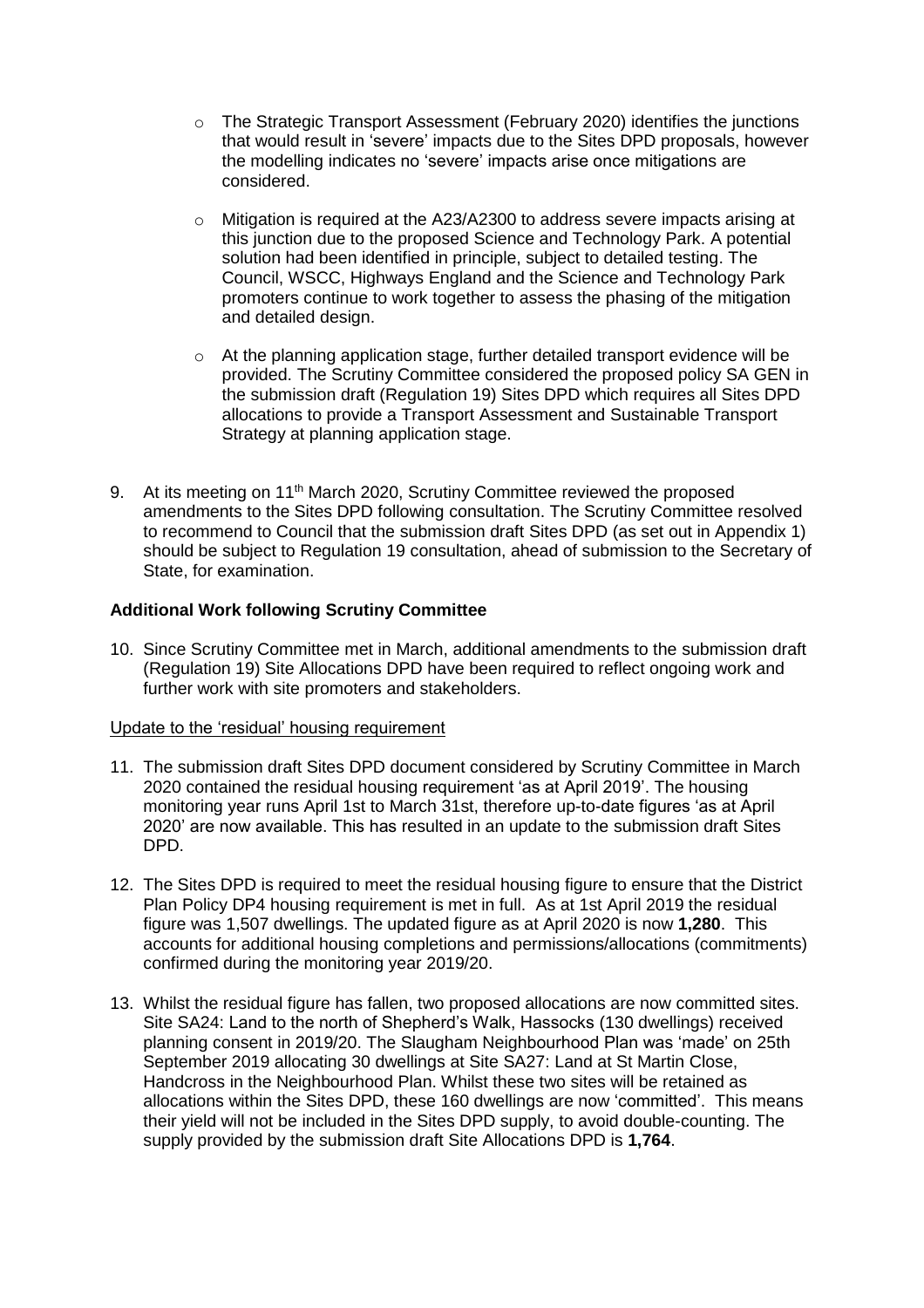- 14. This represents an over-supply of **484** compared to the residual requirement. Council agreed at its meeting on 25th September 2019 that an over-supply was necessary to provide resilience and flexibility.
- 15. A topic paper setting out the Council's housing land supply position will be prepared for the Examination.

#### Other Amendments to the submission draft Sites DPD since Scrutiny Committee (11<sup>th</sup> March 2020)

- 16. As a result of ongoing dialogue with site promoters and other consultees, some amendments to the wording of policy SA GEN and to some of the policies on individual sites have been made.
- 17. These amendments reflect discussions with the High Weald AONB Unit, South Downs National Park Authority and Natural England and improve the robustness of the policies by ensuring they follow best practice and guidance. Amendments have also been made to reflect ongoing joint working with both West Sussex and Surrey highways authorities. The changes are summarised on page 1 of the submission draft Site Allocations DPD at Appendix 1.

## **Sustainability Appraisal Report/Habitats Regulations Assessment**

- 18. In accordance with legal requirements, a revised Sustainability Appraisal report and a Habitats Regulations Assessment have been prepared to consider the potential impacts of the submission draft Sites DPD.
- 19. Non-Technical Summaries of these are presented at Appendices 2 and 3 respectively. In accordance with the regulations, these will be published for public consultation alongside the Plan. Full versions of these are available as background documents, online at [www.midsussex.gov.uk/SitesDPD.](http://www.midsussex.gov.uk/SitesDPD)

## **Duty to Co-Operate**

- 20. In accordance with the Duty to Co-operate, the Council has worked, and continues to work, in partnership with its neighbouring authorities.
- 21. The Sites DPD addresses how to meet the housing and employment need already established by the adopted District Plan. Strategic matters across the sub region will be considered during the review of the District Plan.
- 22. In accordance with the NPPF, the Council has prepared Statements of Common Ground with neighbouring authorities and statutory bodies.

#### **Next Steps**

- 23. Subject to Council approval, the submission draft Site Allocations DPD will be subject to public consultation for 8 weeks between 3<sup>rd</sup> August and 28<sup>th</sup> September 2020.
- 24. The report to Scrutiny Committee for Housing, Planning and Economic Growth on 11th March 2020 indicated that consultation would commence on 11th May 2020 for a sixweek period. Due to the Covid-19 pandemic, legal advice related to consultation regulations during lockdown and Government guidance, the Council postponed consideration and consultation of the submission draft Sites DPD.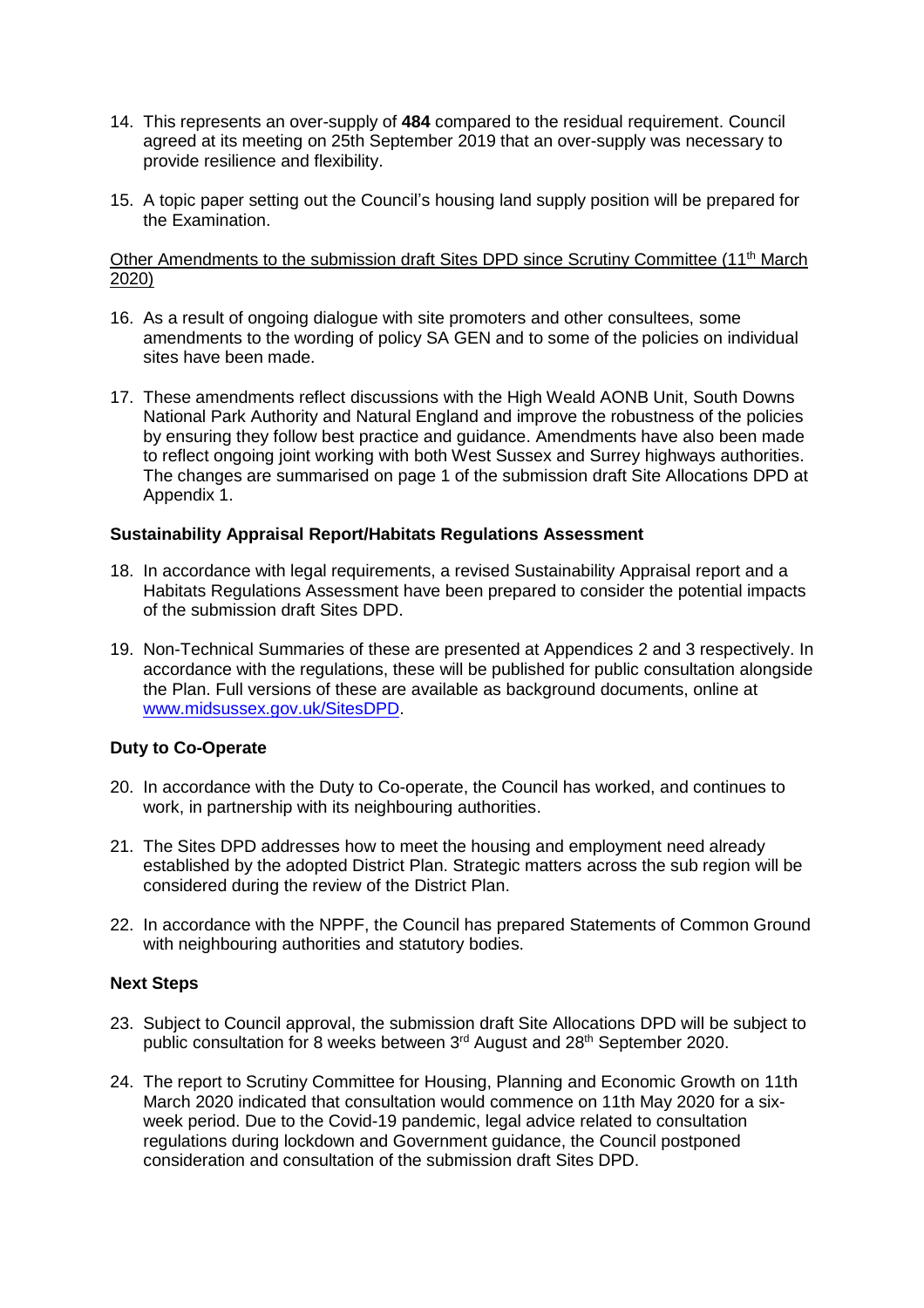25. The Scrutiny report also set out a proposed approach to consultation, and a draft of the Community Involvement Plan (CIP). Following the Covid-19 pandemic, it is now necessary to amend the proposed approach to consultation to comply with the latest Government advice.

## Approach to Consultation

- 26. The Council's approach to consultation is set out in the Statement of Community Involvement (SCI), which is a 'code of practice' for how the Council will engage in planning processes. Legislation requires the Council to comply with its SCI in preparing the Sita Allocations DPD. The SCI commits the Council to prepare a 'Community Involvement Plan' (CIP) for all planning policy documents. The Community Involvement Plan for the submission draft Sites DPD is at Appendix 4.
- 27. The Community Involvement Plan indicates that the Council will 'publish' the submission draft Sites Allocation DPD for public consultation for a minimum six week period. Due to the Covid-19 pandemic, it is considered that this consultation period should be extended to an eight-week period as a minimum and be kept under review. This will provide all stakeholders a greater opportunity to make their responses.
- 28. To comply with the regulations, the document will be available to view at the Council's offices on appointment. Full details will be communicated and advertised ahead of the consultation.
- 29. The Council usually places documents for inspection at Libraries and Help Points. It is understood that arrangements are in place to re-open libraries across the district before the consultation is due to commence. Therefore, it will be possible to view the documents at these locations all the time these facilities are open to the public. This will be kept under constant review and alternatives sought (and advertised) if circumstances change during the course of the consultation.
- 30. To ensure as many stakeholders as possible can be involved and engaged in the process, the following consultation methods will be used. These arrangements exceed those required by the regulations and SCI.
	- o Press release, email alert and utilise social media;
	- o Documentation available on Council website including an on-line response form;
	- $\circ$  Letters or emails to specific consultation bodies (statutory consultees) and to other organisations listed in the Community Involvement Plan;
	- o Letters or emails to all respondents to the Regulation 18 consultation
- 31. The CIP sets out the full approach. Although unlikely, due to the unprecedented circumstances it may need revision ahead of the consultation commencing, to reflect changes in Government guidance on the Covid-19 pandemic. Any changes to the CIP or consultation approach will be agreed in consultation with the Cabinet Member for Housing and Planning.

#### Additional Work Prior to Submission

32. To reflect the submission of additional sites to the Council during the consultation, there is a need to update the Strategic Housing and Economic Land Availability Assessment (SHELAA). A revised version including the 28 newly promoted housing and employment sites will be published ahead of submission.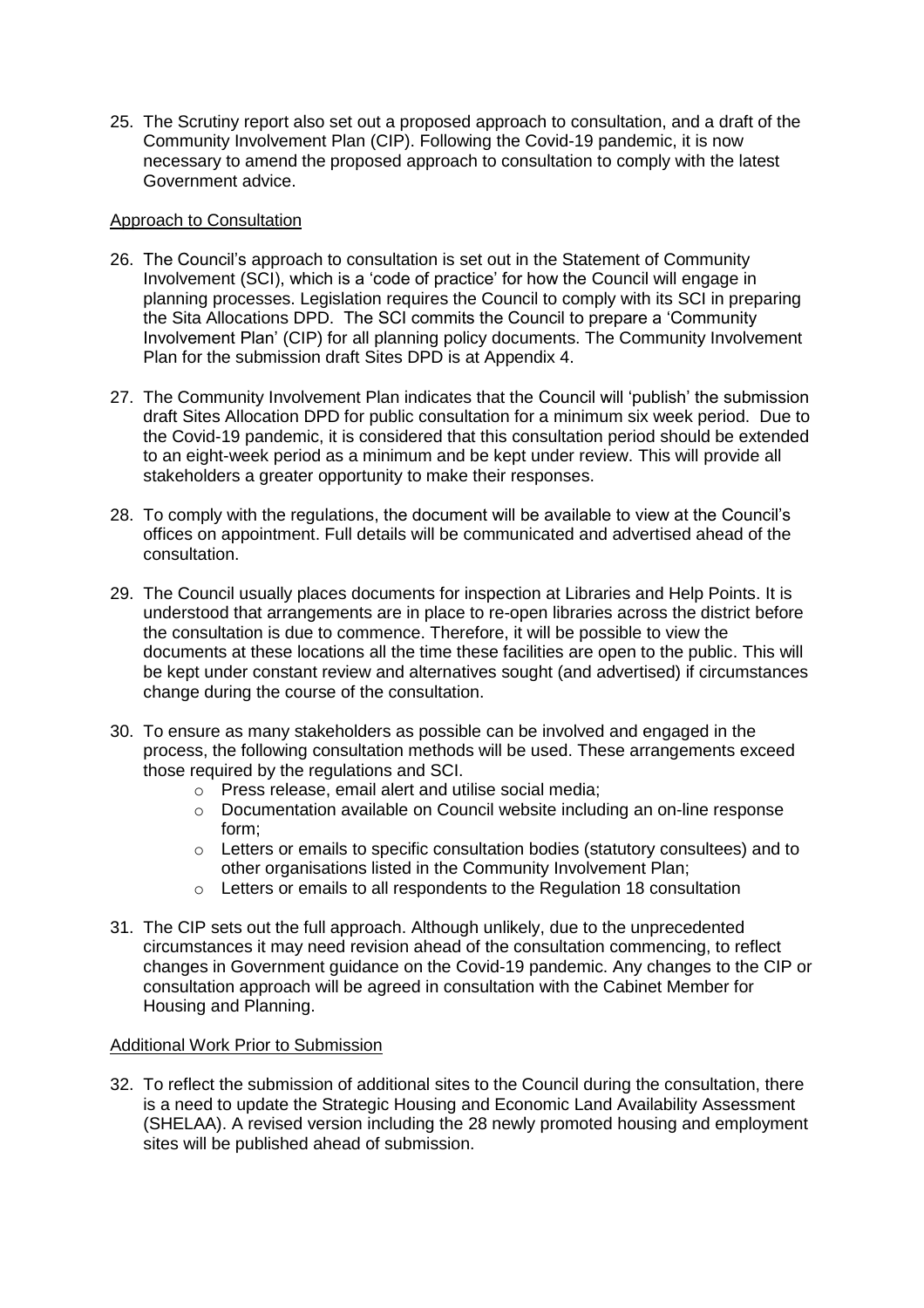33. It is best practice to prepare Topic Papers which summarise existing evidence and conclusions, and to prepare a self-assessment of the Plan against the legal requirements and tests of soundness to assist the Inspector during the examination of the plan. These will be prepared and published ahead of Submission of the document to the Secretary of State.

#### Submission and Examination

- 34. Following the close of the public consultation, the submission draft Sites DPD, accompanying documents and evidence base, and all consultation responses received at the Regulation 19 stage will be submitted to the Secretary of State. The Secretary of State will appoint an independent planning Inspector to examine the Site Allocations DPD.
- 35. The appointed Inspector will be examining the Sites DPD to ensure it meets legal and soundness tests. This will be done in writing as well as at public hearing sessions. It may be necessary for the Inspector to recommend amendments to the Sites DPD for it to be found 'sound' or to request the Council to suggest amendments for his/her consideration. These are known as "Main Modifications" – if these are required, they will be subject to public consultation. Once the Inspector has concluded in their report that the plan is 'sound', Council can formally adopt it. The Sites DPD will then form part of the development plan and be afforded full weight when making planning decisions.

## **Financial Implications**

36. There is a budget for the submission and examination costs of the Sites DPD. This will be kept under review.

## **Risk Management Implications**

- 37. As required by the District Plan Inspector the Sites DPD will identify housing sites to enable the Council to meet the housing requirement identified in Policy DP4: Housing of the District Plan. It will allocate sites to support the five-year housing land supply; without this, the Council would be vulnerable to speculative planning applications.
- 38. The allocation of additional employment sites will make an important contribution to the delivery of the Council's Economic Development Strategy.

## **Equality and Customer Service Implications**

39. It is important that the Council allocates sites for housing and employment to maximise accessibility for all to decent housing and employment opportunities. An Equality Impact Assessment has been prepared to ensure opportunities to promote equality and/or barriers to service are considered and addressed.

#### **Other Material Implications**

40. There are no other material implications.

## **Appendices**

- 1. Submission Draft Site Allocations DPD (Regulation 19)
- 2. Sustainability Appraisal: Non-Technical Summary (Regulation 19)
- 3. Habitats Regulations Assessment: Non-Technical Summary (Regulation 19)